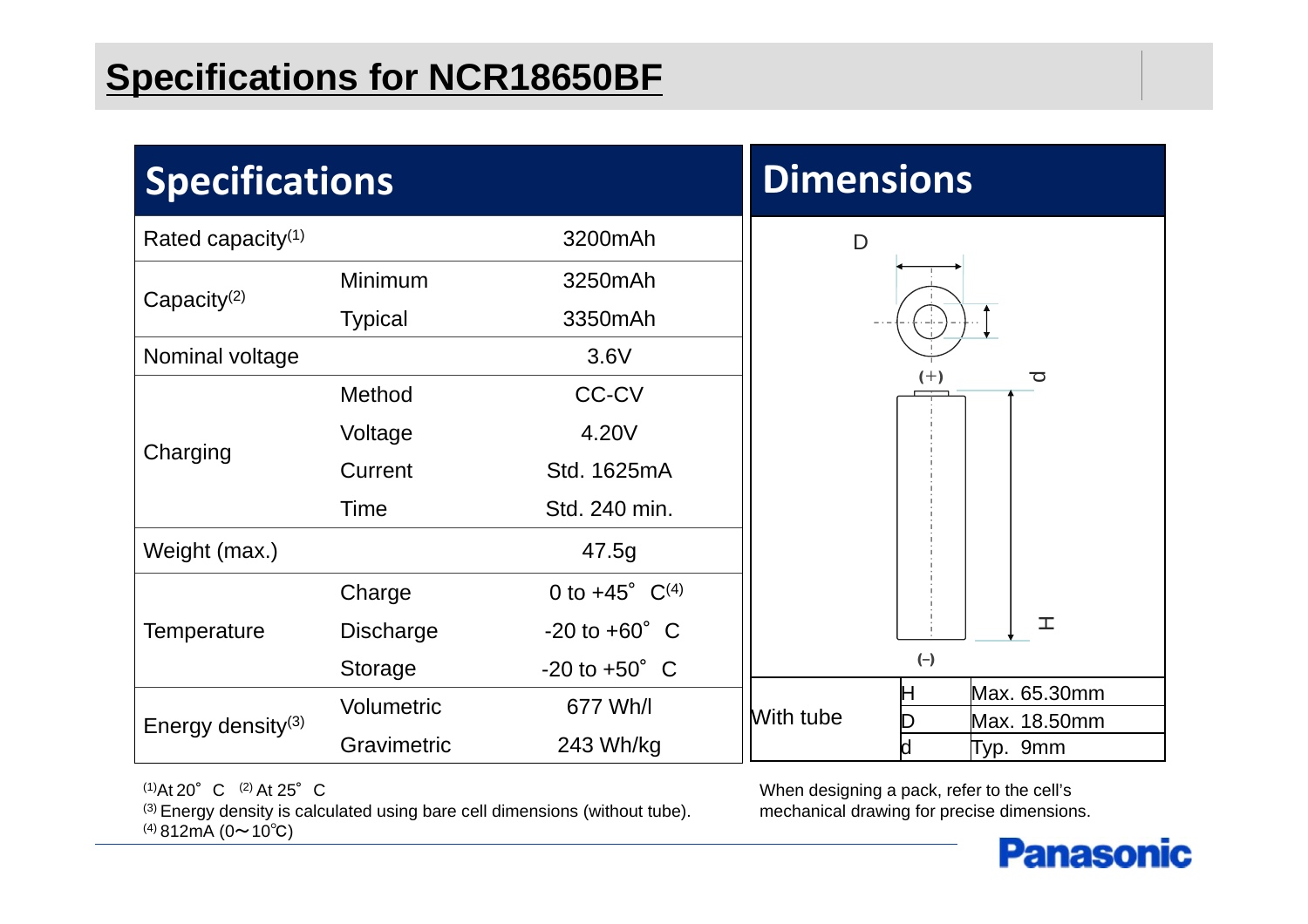#### Discharge Characteristics for NCR18650BF



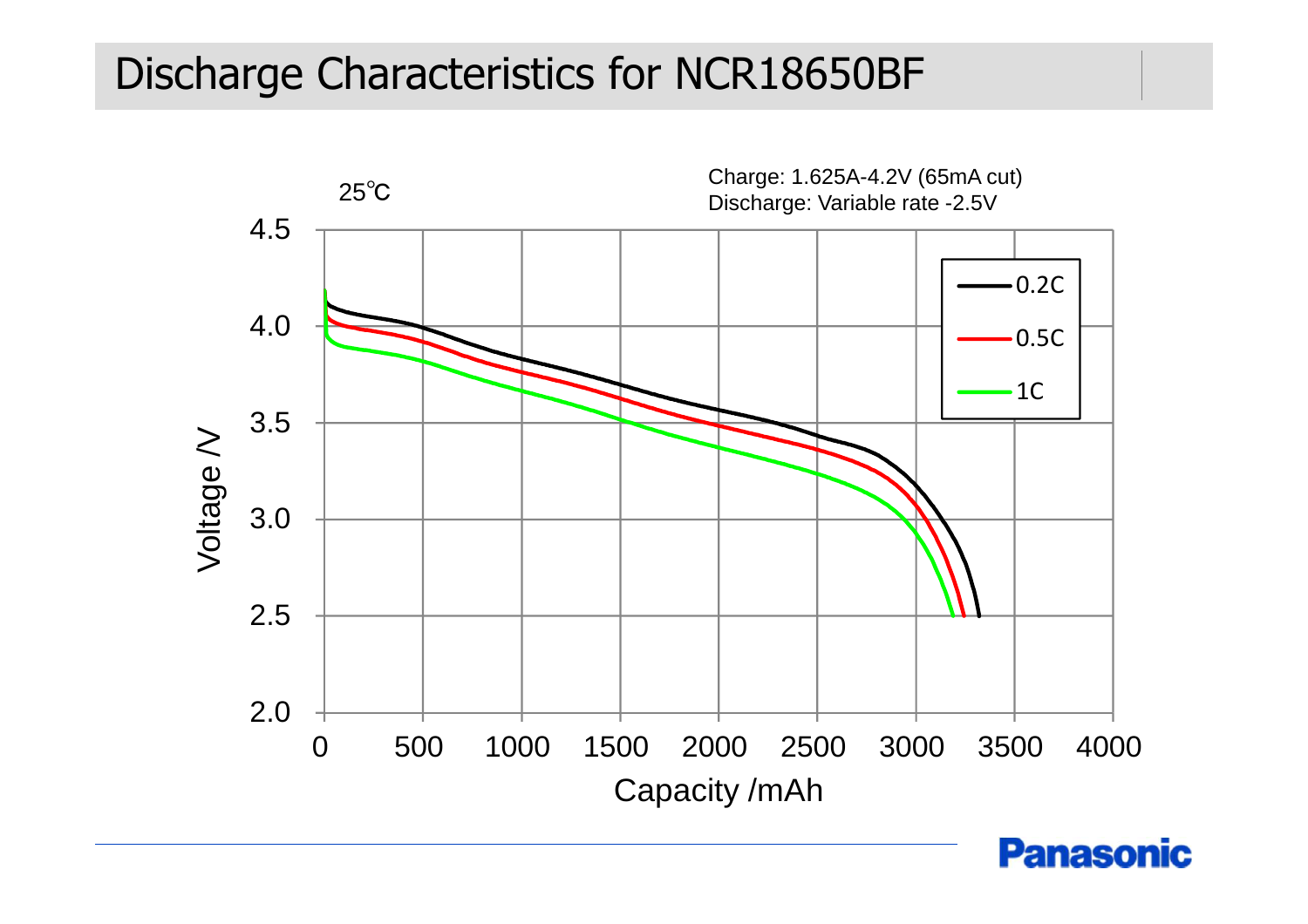# Discharge Characteristics for NCR18650BF

Charge: 1.625A-4.2V (36mA cut) at 25℃ Discharge: 3.25A-2.5V at variable temp.



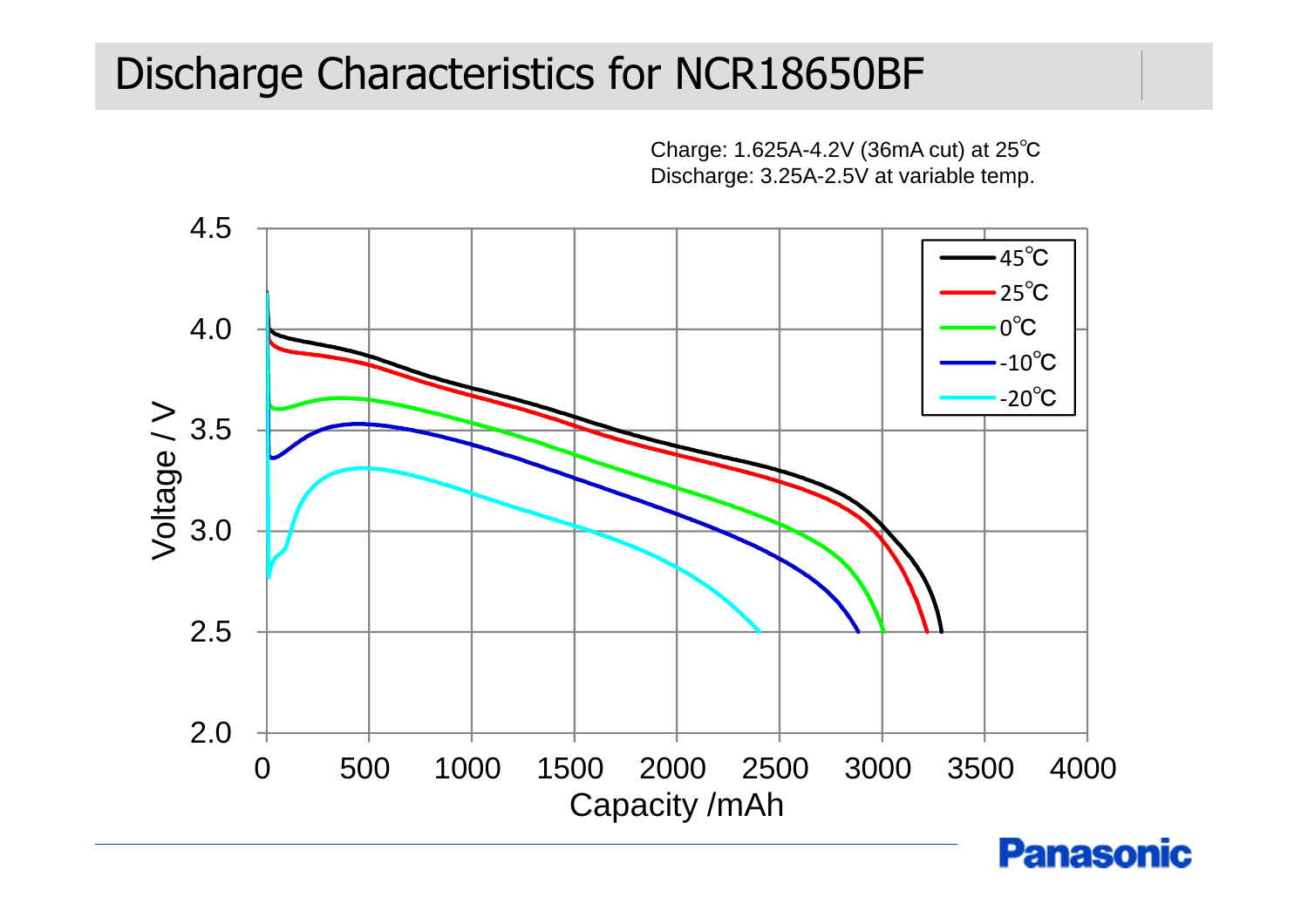### Charge Characteristics for NCR18650BF